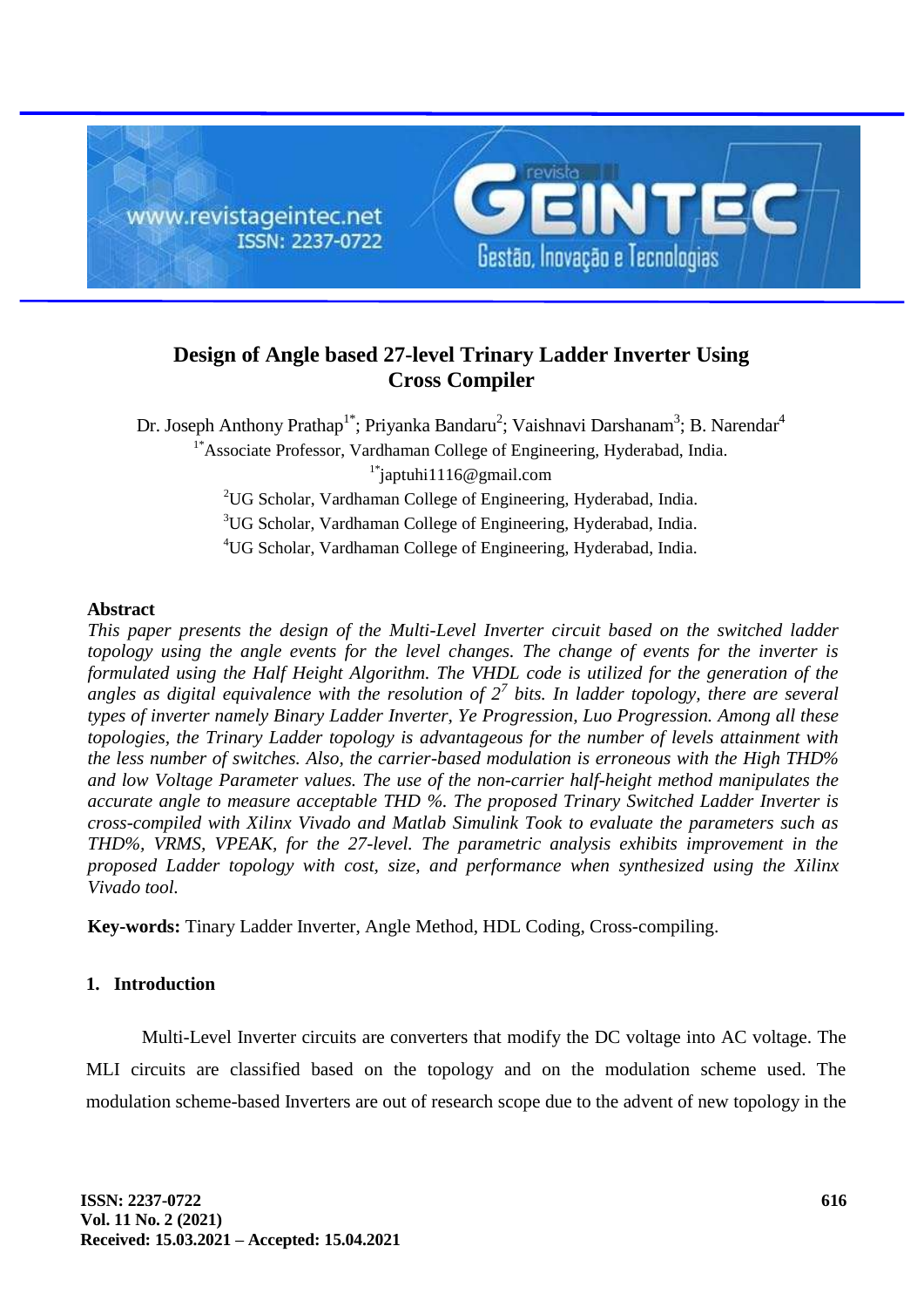MLI design. The advent of H-bridge circuits paid the way for high levels of AC voltage output using a very less number of switches and devices in the inverter topology.

The switching of the Inverters was symmetrical with the positive and negative cycles of the AC output. Low cost and high efficiency with acceptable component count are the main reasons for the MLI topology requirement [1]. Several methods of classification are available for the inverter, but the division of inverter topology based on switches is considered [2]. Several load-changing applications are flexible with the inverter topology of fewer switches and sources[3]. By using fewer components, the low voltage-based inverter circuit can be developed [4]. The solar-based application works at both symmetric and asymmetric modes with the two sources fed MLI circuitry [5].

The step-like output is produced with minimum %THD with the use of desirable switching devices [6] The ladder model-based inverter can adjust to several voltage values of the DC sources and switches [7]. The %THD value is low for the ladder-fed MLI with sliding transitions in the levels [8]. The HHM-SAM exhibits low %THD for any resolution of the MLI switching circuits [9]. The MLI switching controlled using the FPGA proves to be advantageous with low design complexity, high speed, adaptability, and fewer devices [10].

In this work, the Trinary Ladder Inverter topology is utilized for the validation of the 27-level AC outputs. The Digital PWM signals are produced from the angle method to change the levels as per the requirement of the Trinary Ladder Inverter circuitry. This paper explains the topology used for the evaluation of the 27-Level TLI preceded by the Angle calculation using the formulation and then the cross-compiling of the VHDL code in the MATLAB SIMULINK tool.

#### **2. The Proposed 27-Level Trinary Ladder Inverter**

The proposed work includes the design of a 27-level Trinary Ladder MLI circuit using the non-carrier-based angle method. The 27-level Angle-based Trinary Ladder inverter is developed using the VHDL code and validated for its operation using the cross-compiling of the HDL code into the MATLAB SIMULINK model. The cross-compiling of the proposed 27-level TLI provides the advantage of connecting the HDL code for validation with the analog circuitry of the proposed TLI. This section discusses the Trinary Ladder Inverter topology, angle calculation for the 27-level TLI, and HDL code for the proposed 27-level TLI.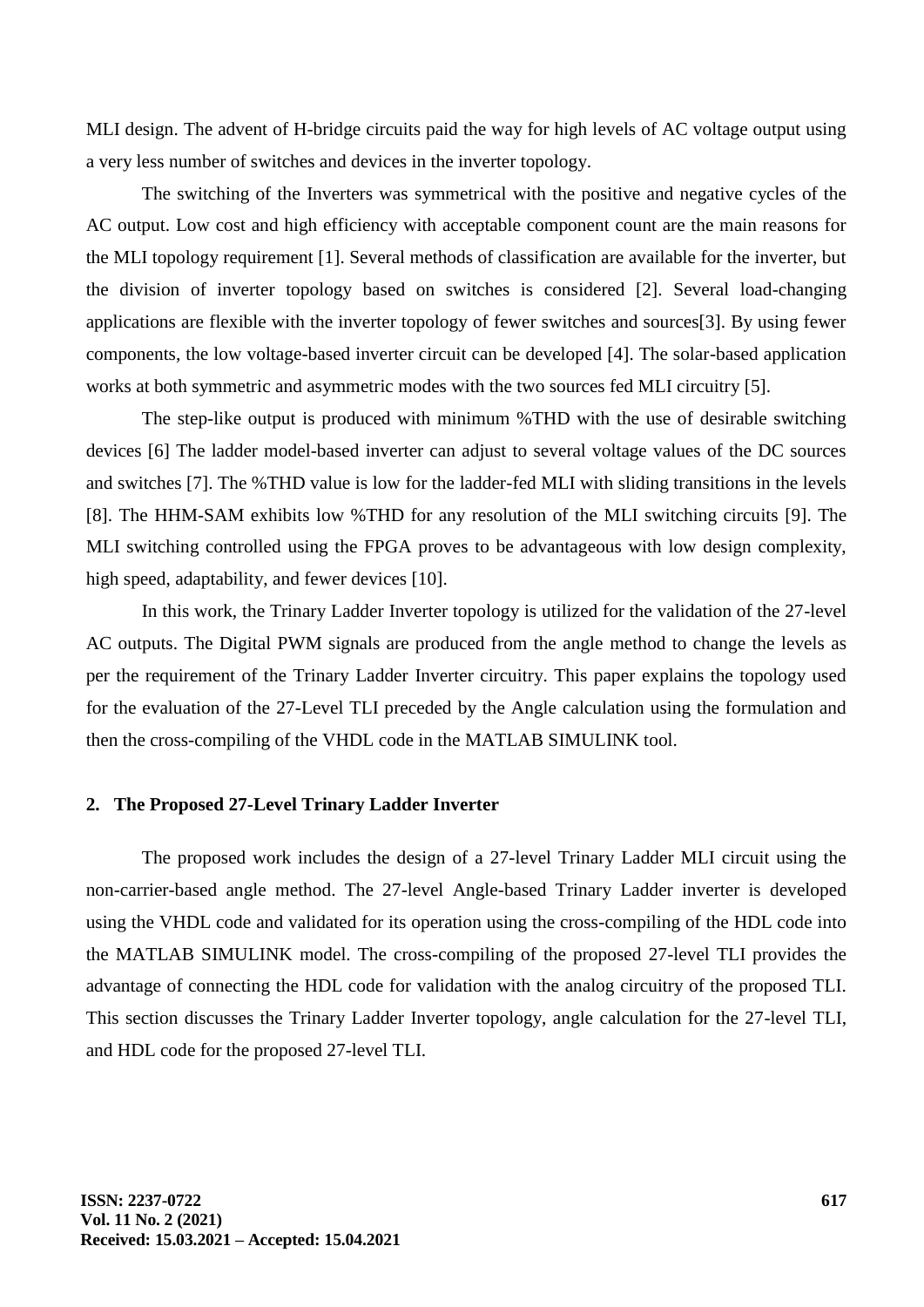#### **a) Trinary Ladder Inverter**

The Switched Ladder topology defines the arrangement of MOSFET switches in the form of a vertical ladder structure as shown in Fig.1. The Switched Ladder topology of Multi-level Inverter is divided into two parts namely positive wing and negative wing. The positive wing of the switched ladder circuit consists of the forward direction of the voltages (i.e., above the ground terminal of the ladder structure). The negative wing of the ladder circuit includes the reverse direction of the voltages (i.e., below the ground terminal of the ladder topology). The switches in the proposed ladder topology are ON and OFF according to the level requirement of the MLI.



Fig. 1 - Switched Ladder Multi-Level Inverter Circuit Using MATLAB Simulink Tool



The TLI utilizes the Trinary progression for the DC source in the ladder structure. The voltage sources are assigned with Trinary progression values such as  $3^0 = 1V$ ,  $3^1 = 3V$ ,  $3^2 = 9V$ ,  $3^3 = 27V$  and so on. The formulation for the DC voltage sources of the TSLI circuit is given by

> $V_{DCN} = 3^{N}E(1)$ Where  $N =$  number of Levels  $E =$ voltage

#### **b) Non-carrier Angle based Digital PWM Signal Generation**

The MLI circuits are based on the carrier-based modulation technique for the generation of the PWM signals. Depending on the number of levels in the MLI, the carrier count is fixed. The

**ISSN: 2237-0722 Vol. 11 No. 2 (2021) Received: 15.03.2021 – Accepted: 15.04.2021**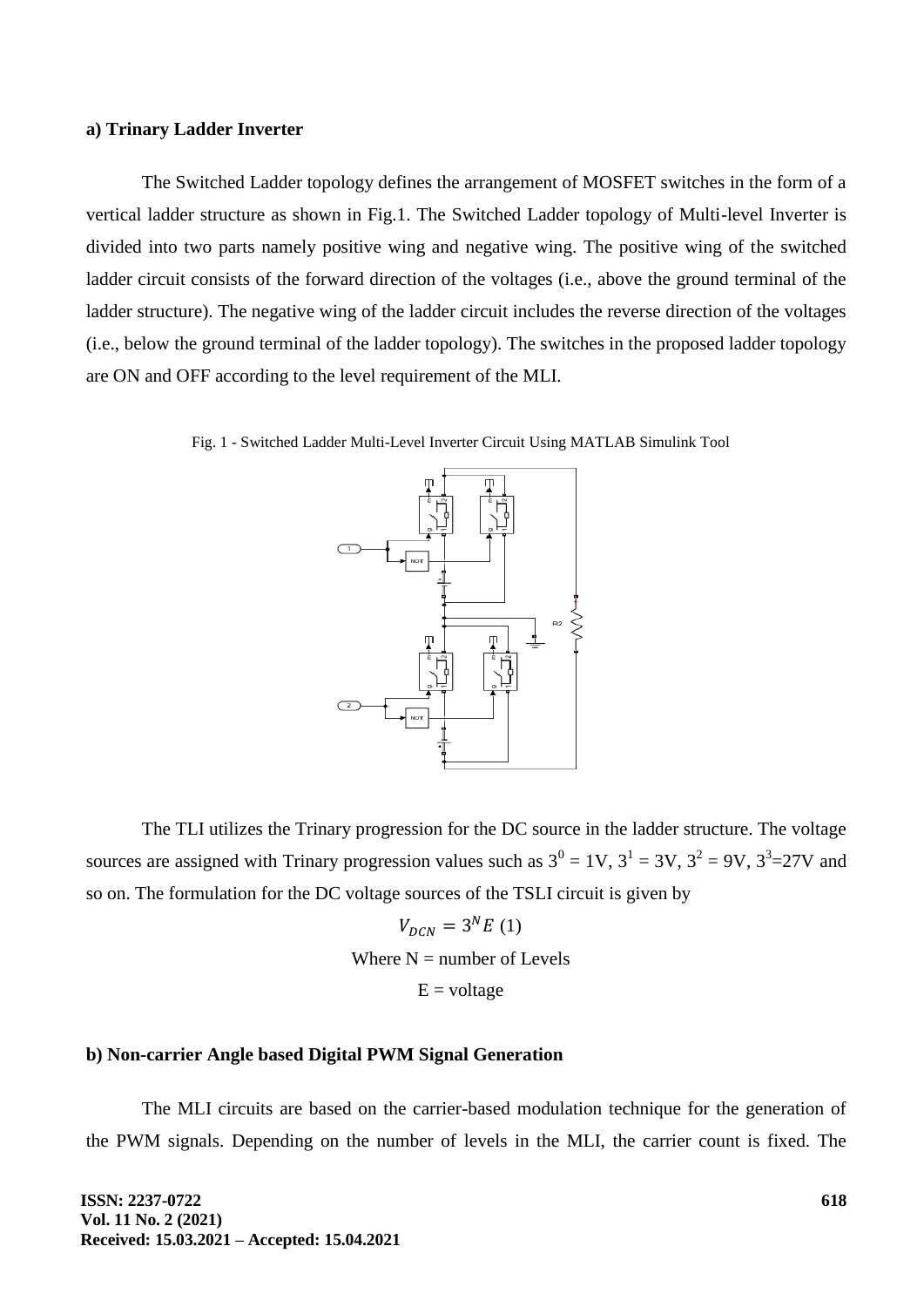orientation of the carrier signals decides the modulation schemes namely as Phase Disposition, Phase Opposite Disposition, and Alternate Phase Opposite Disposition, etc. The carrier-based modulation schemes for the generation of the PWM signals are inaccurate and thus increase the %THD of the AC output of the Inverter. To overcome this, the non-carrier-based DPWM signal generation is preferred for its accuracy and ease in design. The angle-based manipulation for the MLI includes the use of a mathematical formulation for the accurate evaluation of the events. The mathematical formula used in this work is given in equation (2).

$$
\alpha_{i} = \sin^{-1}\left[\left(i - \frac{1}{2}\right) \frac{2}{N-1}\right] = \sin^{-1}\left(\frac{2i - 1}{N-1}\right) \qquad (2)
$$
  
where  $i = 1, 2, ..., \frac{N-1}{2}$ 

The formulation calculates the number of angles to be utilized for the given level of the MLI circuit. Although the other angle formulations are available, the Half Height Angle calculation is more precise and thus it is used for the design of the proposed 27-level TLI.

#### **c) 27-level Trinary Ladder Multi-Level Inverter**

The Angle Algorithm is utilized for the generation of the 27-level TLI AC output. The HH-SAM for the 27-level TLI includes 13-levels in both the positive and negative cycle and a zero level. The 13 DPWM signals for the positive cycle are generated based on the switching angles for the ON and OFF states. For a quadrant, there are 13 angles generated for the ON of the 13 DPWM signals and another 13 angles are generated for the OFF of the 13 DPWM signals for the positive cycle of the AC MLI output. Similarly, for the negative cycle, there are 26 angles generated and thus the proposed 27 TLI methods consist of 42 angles for one cycle of the AC output. To represent the generated 42 angles in digital, the AC output of one cycle is equated to desired bit resolution. In this work, the maximum angle for one cycle AC output is 360 is equated to the  $2^7$ -bit value (i.e., 128). Thus the quadrants are represented as given in Table 1.

| Quadrant | Angles      | $2'$ Bit resolution |
|----------|-------------|---------------------|
| First    | $0 - 90$    | $0 - 32$            |
| Second   | $90 - 180$  | $32 - 64$           |
| Third    | $180 - 270$ | $64 - 96$           |
| Fourth   | $270 - 360$ | $96 - 128$          |

Table 1 - Bit Equivalence for the Quadrants Angles of the Multi-Level Inverter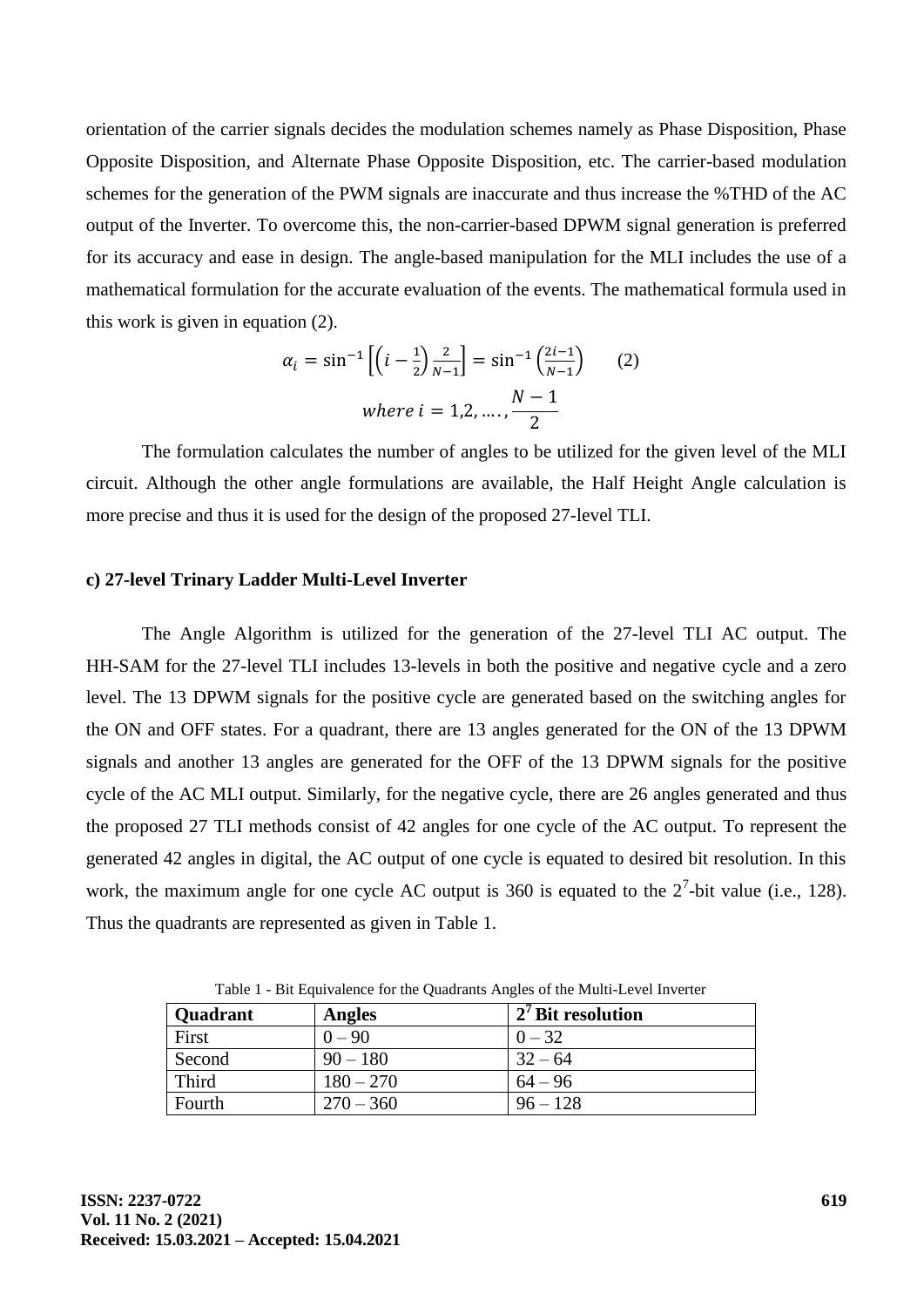The 42 angles are converted to the  $2<sup>7</sup>$  bits equivalent by multiplying the scale value of 2.8125. Also, the resultant value is rounded up to the nearest integer value for coding purposes. The generated 26 DPWM signals are logically combined to derive the desired switch patterns for the 6 switches of the TLI. The Trinary Ladder Inverter requires 6 distinct switch patterns for the generation 27-level AC output.

The angle-based calculation for the 27-level TLI involves four-quadrant evaluations for the event identification of the levels. Table 2 shows the evaluation of the 13 angles of the first quadrant with the 27-bit resolution equivalent of the binary representation. The roundup method is used to derive the exact integer value of the angles. The second quadrant derivation for the 13 angles is evaluated using the 180-first quadrant angles and its binary equivalent is derived as given in Table 3. Tables 3 and 4 depict the 27-bit resolution equivalent for the negative cycle angles of the proposed 27-Level TLI.

| <b>FIRST QUADRANT (0 TO 90)</b> |        |              |             |                      |                         |  |  |  |  |
|---------------------------------|--------|--------------|-------------|----------------------|-------------------------|--|--|--|--|
| <b>ALPHA</b>                    | $2i-1$ | $(2i-1/m-1)$ | $SIN^1$     | <b>128 BIT EOUAL</b> | <b>ROUNDED</b>          |  |  |  |  |
| 1                               |        | 0.0384615    | 2.204227504 | 0.783725335          | 1                       |  |  |  |  |
| $\overline{2}$                  | 3      | 0.1153846    | 6.625809565 | 2.355843401          | 3                       |  |  |  |  |
| 3                               | 5      | 0.1923077    | 11.08748921 | 3.942218386          | $\overline{\mathbf{4}}$ |  |  |  |  |
| 4                               |        | 0.2692308    | 15.61849828 | 5.553243831          | 6                       |  |  |  |  |
| 5                               | 9      | 0.3461538    | 20.25224674 | 7.200798842          | 8                       |  |  |  |  |
| 6                               | 11     | 0.4230769    | 25.02899949 | 8.899199818          | 9                       |  |  |  |  |
| 7                               | 13     | 0.5          | 30          | 10.66666667          | 11                      |  |  |  |  |
| 8                               | 15     | 0.5769231    | 35.23441798 | 12.52779306          | 13                      |  |  |  |  |
| 9                               | 17     | 0.6538462    | 40.83221703 | 14.51812161          | 15                      |  |  |  |  |
| 10                              | 19     | 0.7307692    | 46.9509202  | 16.69366052          | 17                      |  |  |  |  |
| 11                              | 21     | 0.8076923    | 53.87107253 | 19.15415912          | 20                      |  |  |  |  |
| 12                              | 23     | 0.8846154    | 62.2042275  | 22.11705867          | 23                      |  |  |  |  |
| 13                              | 25     | 0.9615385    | 74.05763139 | 26.33160227          | 27                      |  |  |  |  |

Table 2 - First Quadrant Angles for the 27-level TLI with 27-bit Resolution

Table 3 - Second Quadrant Angles for the 27-level TLI with 27 Bit Resolution

| <b>SECOND QUADRANT (90 TO 180)</b> |        |              |             |             |                      |                |  |  |
|------------------------------------|--------|--------------|-------------|-------------|----------------------|----------------|--|--|
| <b>ALPHA</b>                       | $2i-1$ | $(2i-1/m-1)$ | $SIN^1$     | 180-SIN 1   | <b>128 BIT EQUAL</b> | <b>ROUNDED</b> |  |  |
| 13                                 | 25     | 0.9615385    | 74.05763139 | 105.9423686 | 37.66839773          | 37             |  |  |
| 12                                 | 23     | 0.8846154    | 62.2042275  | 117.7957725 | 41.88294133          | 41             |  |  |
| 11                                 | 21     | 0.8076923    | 53.87107253 | 126.1289275 | 44.84584088          | 44             |  |  |
| 10                                 | 19     | 0.7307692    | 46.9509202  | 133.0490798 | 47.30633948          | 47             |  |  |
| 9                                  | 17     | 0.6538462    | 40.83221703 | 139.167783  | 49.48187839          | 49             |  |  |
| 8                                  | 15     | 0.5769231    | 35.23441798 | 144.765582  | 51.47220694          | 51             |  |  |
| $\tau$                             | 13     | 0.5          | 30          | 150         | 53.33333333          | 53             |  |  |
| 6                                  | 11     | 0.4230769    | 25.02899949 | 154.9710005 | 55.10080018          | 55             |  |  |
| 5                                  | 9      | 0.3461538    | 20.25224674 | 159.7477533 | 56.79920116          | 56             |  |  |
| 4                                  |        | 0.2692308    | 15.61849828 | 164.3815017 | 58.44675617          | 58             |  |  |
| 3                                  | 5      | 0.1923077    | 11.08748921 | 168.9125108 | 60.05778161          | 60             |  |  |
| 2                                  | 3      | 0.1153846    | 6.625809565 | 173.3741904 | 61.6441566           | 61             |  |  |
|                                    |        | 0.0384615    | 2.204227504 | 177.7957725 | 63.21627467          | 63             |  |  |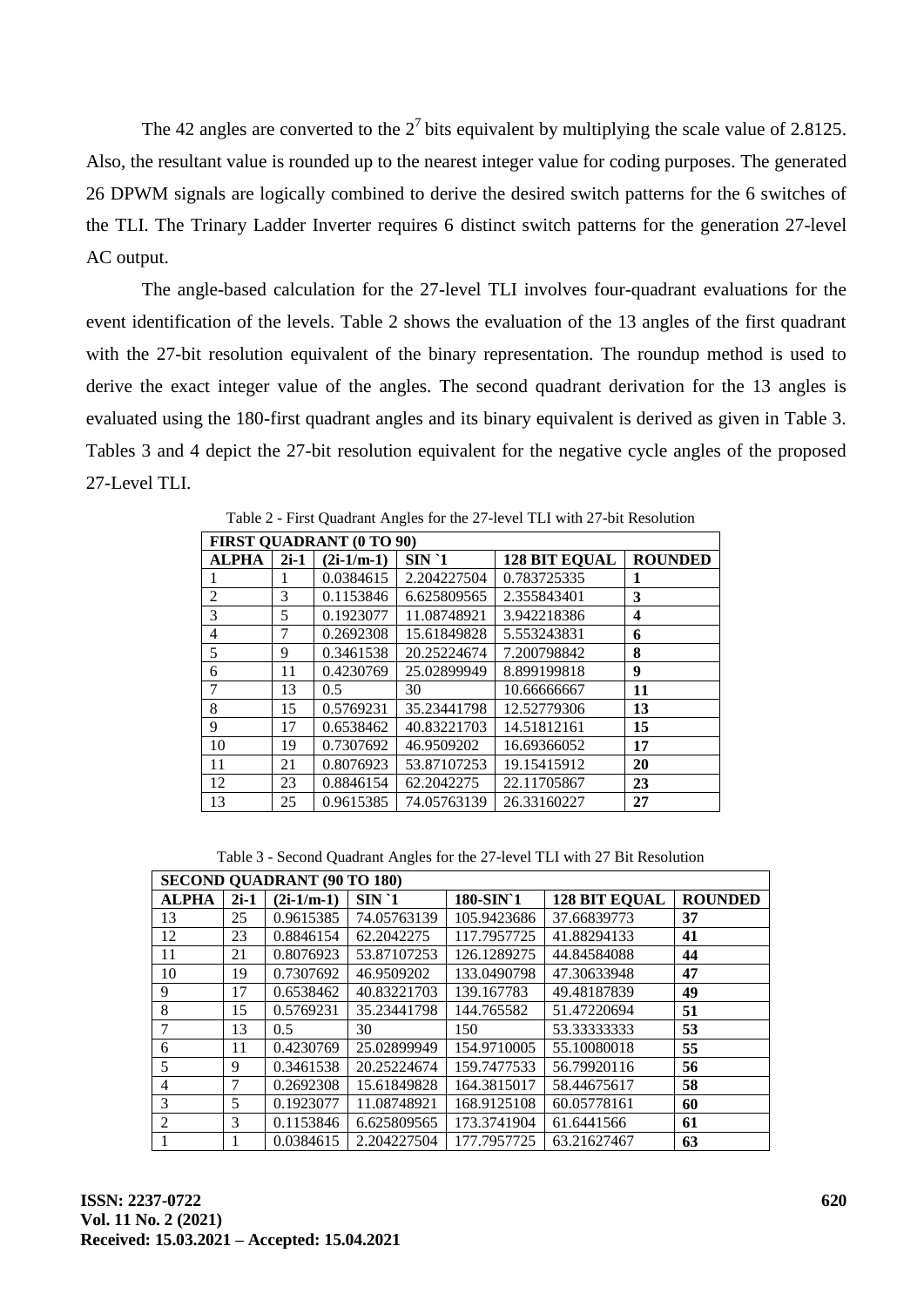Based on the calculated values of the 26 angles, the topology for the 27-level TLI is connected as shown in Fig. 2. The digital Pulse Width Modulation signals are produced by the angles from the tables. The 26 DPWM signals are logically connected to generate the switching patterns for the 6 switches of the 27-level TLI.

| THIRD QUADRANT (180 TO 270) |             |                         |                      |                |  |  |  |  |
|-----------------------------|-------------|-------------------------|----------------------|----------------|--|--|--|--|
| <b>ALPHA</b>                | $SIN^1$     | $180+ SIN$ <sup>1</sup> | <b>128 BIT EQUAL</b> | <b>ROUNDED</b> |  |  |  |  |
| 1                           | 2.204227504 | 182.2042275             | 64.78372533          | 65             |  |  |  |  |
| $\overline{2}$              | 6.625809565 | 186.6258096             | 66.3558434           | 67             |  |  |  |  |
| 3                           | 11.08748921 | 191.0874892             | 67.94221839          | 68             |  |  |  |  |
| $\overline{4}$              | 15.61849828 | 195.6184983             | 69.55324383          | 70             |  |  |  |  |
| 5                           | 20.25224674 | 200.2522467             | 71.20079884          | 72             |  |  |  |  |
| 6                           | 25.02899949 | 205.0289995             | 72.89919982          | 73             |  |  |  |  |
| $\overline{7}$              | 30          | 210                     | 74.66666667          | 75             |  |  |  |  |
| 8                           | 35.23441798 | 215.234418              | 76.52779306          | 77             |  |  |  |  |
| 9                           | 40.83221703 | 220.832217              | 78.51812161          | 79             |  |  |  |  |
| 10                          | 46.9509202  | 226.9509202             | 80.69366052          | 81             |  |  |  |  |
| 11                          | 53.87107253 | 233.8710725             | 83.15415912          | 84             |  |  |  |  |
| 12                          | 62.2042275  | 242.2042275             | 86.11705867          | 87             |  |  |  |  |
| 13                          | 74.05763139 | 254.0576314             | 90.33160227          | 91             |  |  |  |  |

Table 4 - Third Quadrant Angles for the 27-level TLI with 27-bit Resolution

Table 5 - Fourth Quadrant Angles for the 27-level TLI with 27-bit Resolution

| <b>FOURTH QUADRANT(270 TO 360)</b> |             |             |                      |                |  |  |  |  |  |
|------------------------------------|-------------|-------------|----------------------|----------------|--|--|--|--|--|
| <b>ALPHA</b>                       | $SIN^1$     | 360-SIN 1   | <b>128 BIT EQUAL</b> | <b>ROUNDED</b> |  |  |  |  |  |
| 13                                 | 74.05763139 | 285.9423686 | 101.6683977          | <b>101</b>     |  |  |  |  |  |
| 12                                 | 62.2042275  | 297.7957725 | 105.8829413          | 105            |  |  |  |  |  |
| 11                                 | 53.87107253 | 306.1289275 | 108.8458409          | 108            |  |  |  |  |  |
| 10                                 | 46.9509202  | 313.0490798 | 111.3063395          | 111            |  |  |  |  |  |
| 9                                  | 40.83221703 | 319.167783  | 113.4818784          | 113            |  |  |  |  |  |
| 8                                  | 35.23441798 | 324.765582  | 115.4722069          | 115            |  |  |  |  |  |
| 7                                  | 30          | 330         | 117.3333333          | 117            |  |  |  |  |  |
| 6                                  | 25.02899949 | 334.9710005 | 119.1008002          | 119            |  |  |  |  |  |
| 5                                  | 20.25224674 | 339.7477533 | 120.7992012          | <b>120</b>     |  |  |  |  |  |
| $\overline{4}$                     | 15.61849828 | 344.3815017 | 122.4467562          | 122            |  |  |  |  |  |
| 3                                  | 11.08748921 | 348.9125108 | 124.0577816          | 124            |  |  |  |  |  |
| $\overline{2}$                     | 6.625809565 | 353.3741904 | 125.6441566          | 125            |  |  |  |  |  |
| 1                                  | 2.204227504 | 357.7957725 | 127.2162747          | 127            |  |  |  |  |  |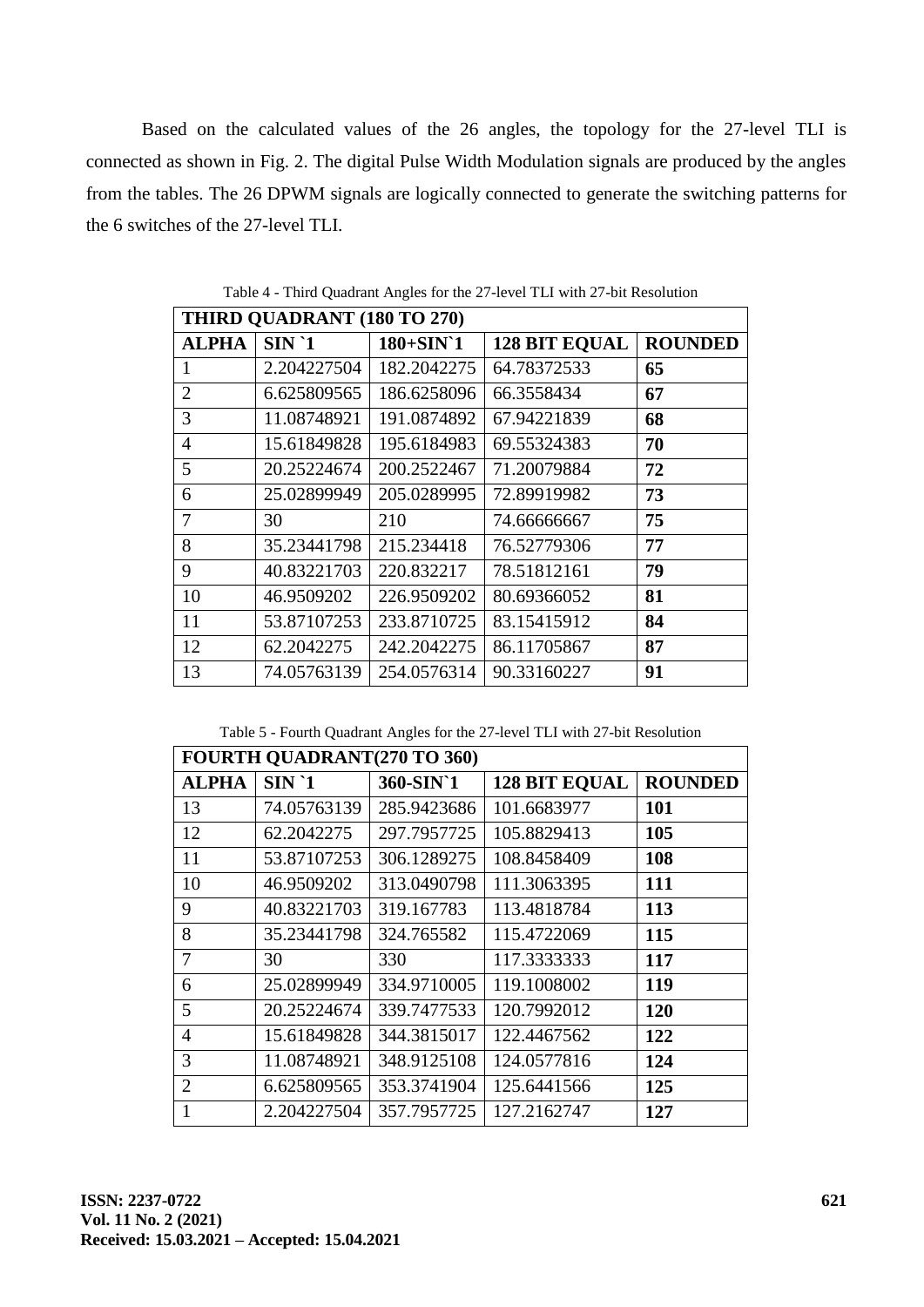Fig. 2 - Schematic Diagram for the 27-level Trinary Ladder Inverter Topology



Table 6 - Voltage Combination for the Positive Levels and Negative Levels of the 27-level TLI

| <b>Positive Levels</b> | <b>Voltage Combinations</b> |          | <b>Negative Levels   Voltage Combinations</b> |
|------------------------|-----------------------------|----------|-----------------------------------------------|
| 13                     | $+1+3+9$                    | $-13$    | $-1-3-9$                                      |
| 12                     | $+3+9$                      | $-12$    | $-3-9$                                        |
| 11                     | $-1+3+9$                    | $-11$    | $+1-3-9$                                      |
| 10                     | $+1+9$                      | $-10$    | $-1-9$                                        |
| 9                      | $+9$                        | $-9$     | $-9$                                          |
| 8                      | $-1+9$                      | $-8$     | $+1-9$                                        |
|                        | $+1-3+9$                    | $-7$     | $-1+3-9$                                      |
| 6                      | $-3+9$                      | $-6$     | $+3-9$                                        |
| 5                      | $-1-3+9$                    | $-5$     | $+1+3-9$                                      |
| $\overline{4}$         | $+1+3$                      | $-4$     | $-1-3$                                        |
| 3                      | $+3$                        | $-3$     | $-3$                                          |
| 2                      | $-1+3$                      | $-2$     | $+1-3$                                        |
|                        | $+1$                        | $-1$     | $-1$                                          |
| $\overline{0}$         | $\overline{0}$              | $\theta$ | $\overline{0}$                                |

The switching pattern for the 6 switches is based on the voltage combination of the 27 levels is given in Table 6. The voltage levels combinations for the positive levels and negative levels of the 27 levels TLI assure the corresponding voltage sources to be utilized in sequence. The switching control of 6 switches for the 27-level TLI is based on the pattern given in Tables 7 and 8. Table 7 shows the positive level switching pattern for the six switches with the 1's and 0's represented as ON and OFF respectively based on the levels of the TLI. Table 8 represents the switching control for the six switches for the negative level of the proposed 27-level TLI. The pattern of each switch is consolidated to form the switch pattern of the proposed method. This work concentrates on the generation of these 6 switch patterns using the synthesizable VHDL code and validated using the cross-compiling in MATLAB SIMULINK block.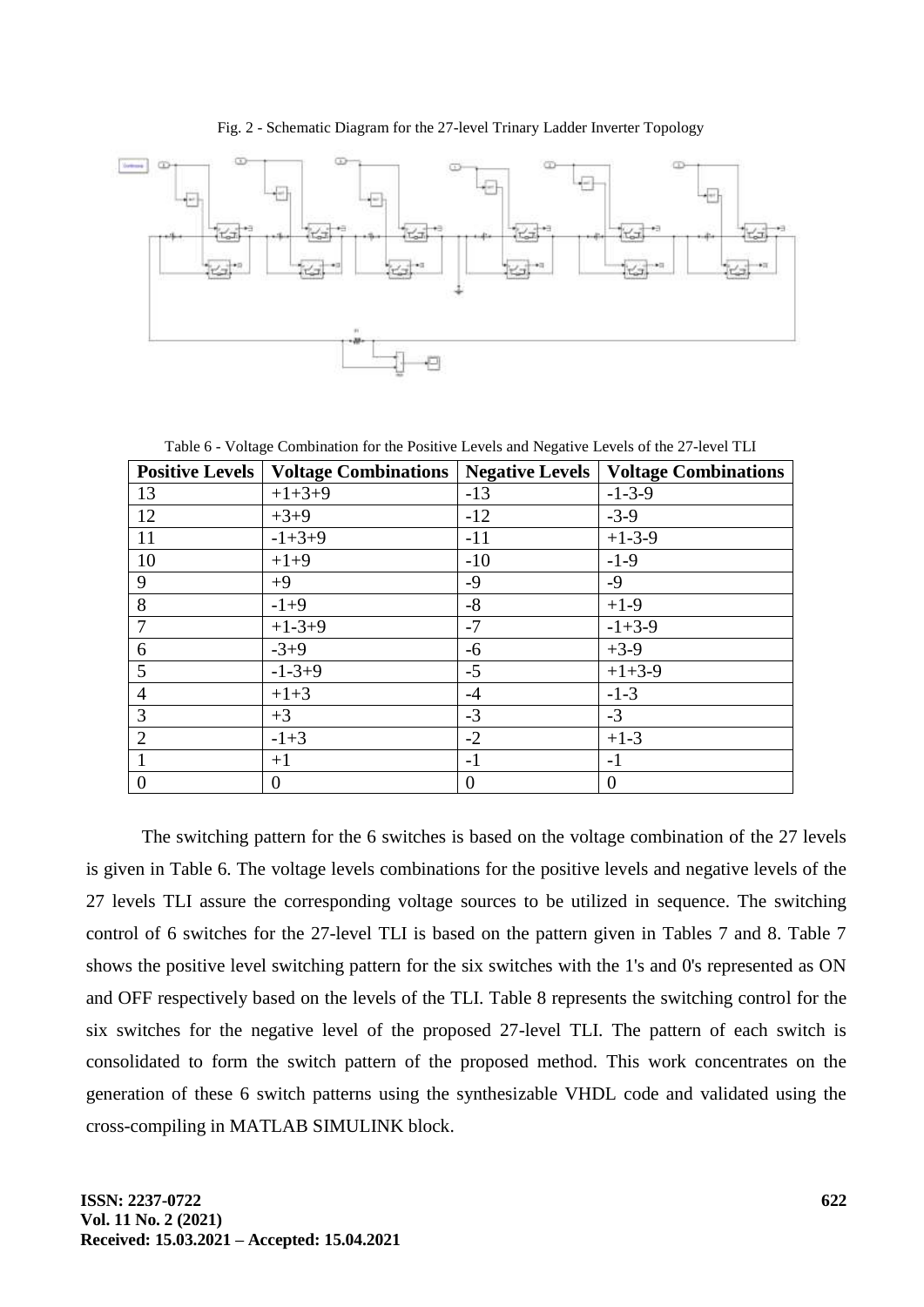| <b>Levels</b>    | S <sub>1</sub>   | S <sub>3</sub>   | <b>S9</b>        | S <sub>1</sub> B | S3B              | S9B              |
|------------------|------------------|------------------|------------------|------------------|------------------|------------------|
| 13               | 1                | $\mathbf{1}$     | $\mathbf{1}$     | $\boldsymbol{0}$ | $\boldsymbol{0}$ | $\boldsymbol{0}$ |
| 12               | $\overline{0}$   | $\mathbf{1}$     | $\mathbf{1}$     | $\overline{0}$   | $\overline{0}$   | $\overline{0}$   |
| 11               | $\overline{0}$   | $\mathbf{1}$     | $\mathbf{1}$     | $\mathbf{1}$     | $\boldsymbol{0}$ | $\boldsymbol{0}$ |
| 10               | $\mathbf{1}$     | $\boldsymbol{0}$ | $\mathbf{1}$     | $\boldsymbol{0}$ | $\boldsymbol{0}$ | $\boldsymbol{0}$ |
| 9                | $\boldsymbol{0}$ | $\boldsymbol{0}$ | $\mathbf{1}$     | $\boldsymbol{0}$ | $\boldsymbol{0}$ | $\boldsymbol{0}$ |
| 8                | $\overline{0}$   | $\overline{0}$   | $\mathbf{1}$     | $\mathbf{1}$     | $\overline{0}$   | $\overline{0}$   |
| 7                | $\mathbf{1}$     | $\boldsymbol{0}$ | $\mathbf{1}$     | $\overline{0}$   | $\mathbf{1}$     | $\boldsymbol{0}$ |
| 6                | $\overline{0}$   | $\overline{0}$   | $\mathbf{1}$     | $\boldsymbol{0}$ | $\mathbf{1}$     | $\overline{0}$   |
| 5                | 0                | $\boldsymbol{0}$ | $\mathbf{1}$     | $\mathbf{1}$     | $\mathbf{1}$     | $\boldsymbol{0}$ |
| 4                | 1                | $\mathbf{1}$     | $\overline{0}$   | $\overline{0}$   | $\boldsymbol{0}$ | $\overline{0}$   |
| 3                | $\boldsymbol{0}$ | $\mathbf{1}$     | $\boldsymbol{0}$ | $\boldsymbol{0}$ | $\boldsymbol{0}$ | $\boldsymbol{0}$ |
| $\overline{2}$   | $\overline{0}$   | $\mathbf{1}$     | $\overline{0}$   | $\mathbf{1}$     | $\overline{0}$   | $\overline{0}$   |
| $\mathbf{1}$     | $\mathbf{1}$     | $\boldsymbol{0}$ | $\boldsymbol{0}$ | $\boldsymbol{0}$ | $\boldsymbol{0}$ | 0                |
| $\boldsymbol{0}$ | 0                | $\boldsymbol{0}$ | $\boldsymbol{0}$ | $\overline{0}$   | 0                | 0                |

Table 7 - Positive Level Switch Pattern for the 27-level Trinary Ladder Inverter

Table 8 - Negative Level Switch Pattern for the 27-level Trinary Ladder Inverter

| <b>Levels</b>    | S <sub>1</sub>   | S <sub>3</sub>   | S9               | S1B              | S3B              | S9B              |
|------------------|------------------|------------------|------------------|------------------|------------------|------------------|
| $-13$            | $\boldsymbol{0}$ | $\boldsymbol{0}$ | $\boldsymbol{0}$ | $\mathbf{1}$     | $\mathbf{1}$     | $\mathbf{1}$     |
| $-12$            | $\boldsymbol{0}$ | $\boldsymbol{0}$ | $\boldsymbol{0}$ | $\overline{0}$   | $\mathbf{1}$     | $\mathbf{1}$     |
| $-11$            | $\mathbf{1}$     | $\boldsymbol{0}$ | $\boldsymbol{0}$ | $\boldsymbol{0}$ | $\mathbf{1}$     | $\mathbf{1}$     |
| $-10$            | $\boldsymbol{0}$ | $\boldsymbol{0}$ | $\boldsymbol{0}$ | $\mathbf{1}$     | $\overline{0}$   | $\mathbf{1}$     |
| $-9$             | $\boldsymbol{0}$ | $\boldsymbol{0}$ | $\boldsymbol{0}$ | $\boldsymbol{0}$ | $\boldsymbol{0}$ | $\mathbf{1}$     |
| $-8$             | $\mathbf{1}$     | $\boldsymbol{0}$ | $\boldsymbol{0}$ | $\overline{0}$   | $\overline{0}$   | $\mathbf{1}$     |
| $-7$             | $\boldsymbol{0}$ | $\mathbf{1}$     | $\boldsymbol{0}$ | $\mathbf{1}$     | $\boldsymbol{0}$ | $\mathbf{1}$     |
| $-6$             | $\boldsymbol{0}$ | $\mathbf{1}$     | $\boldsymbol{0}$ | $\boldsymbol{0}$ | $\overline{0}$   | $\mathbf{1}$     |
| $-5$             | $\mathbf{1}$     | $\mathbf{1}$     | $\boldsymbol{0}$ | $\boldsymbol{0}$ | $\boldsymbol{0}$ | $\mathbf{1}$     |
| $-4$             | $\overline{0}$   | $\boldsymbol{0}$ | $\boldsymbol{0}$ | $\mathbf{1}$     | $\mathbf{1}$     | $\boldsymbol{0}$ |
| $-3$             | $\boldsymbol{0}$ | $\boldsymbol{0}$ | $\boldsymbol{0}$ | $\boldsymbol{0}$ | $\mathbf{1}$     | $\boldsymbol{0}$ |
| $-2$             | $\mathbf{1}$     | $\boldsymbol{0}$ | $\boldsymbol{0}$ | $\overline{0}$   | $\mathbf{1}$     | $\overline{0}$   |
| $-1$             | $\boldsymbol{0}$ | $\boldsymbol{0}$ | $\boldsymbol{0}$ | $\mathbf{1}$     | $\boldsymbol{0}$ | $\boldsymbol{0}$ |
| $\boldsymbol{0}$ | $\overline{0}$   | $\boldsymbol{0}$ | $\boldsymbol{0}$ | $\boldsymbol{0}$ | 0                | $\boldsymbol{0}$ |

## **3. Results and Discussions**

The 27-level TLI is designed as per the angle method for triggering the level changes. As discussed the number of DPWM signals generated for the 27 levels is 13 each at the positive and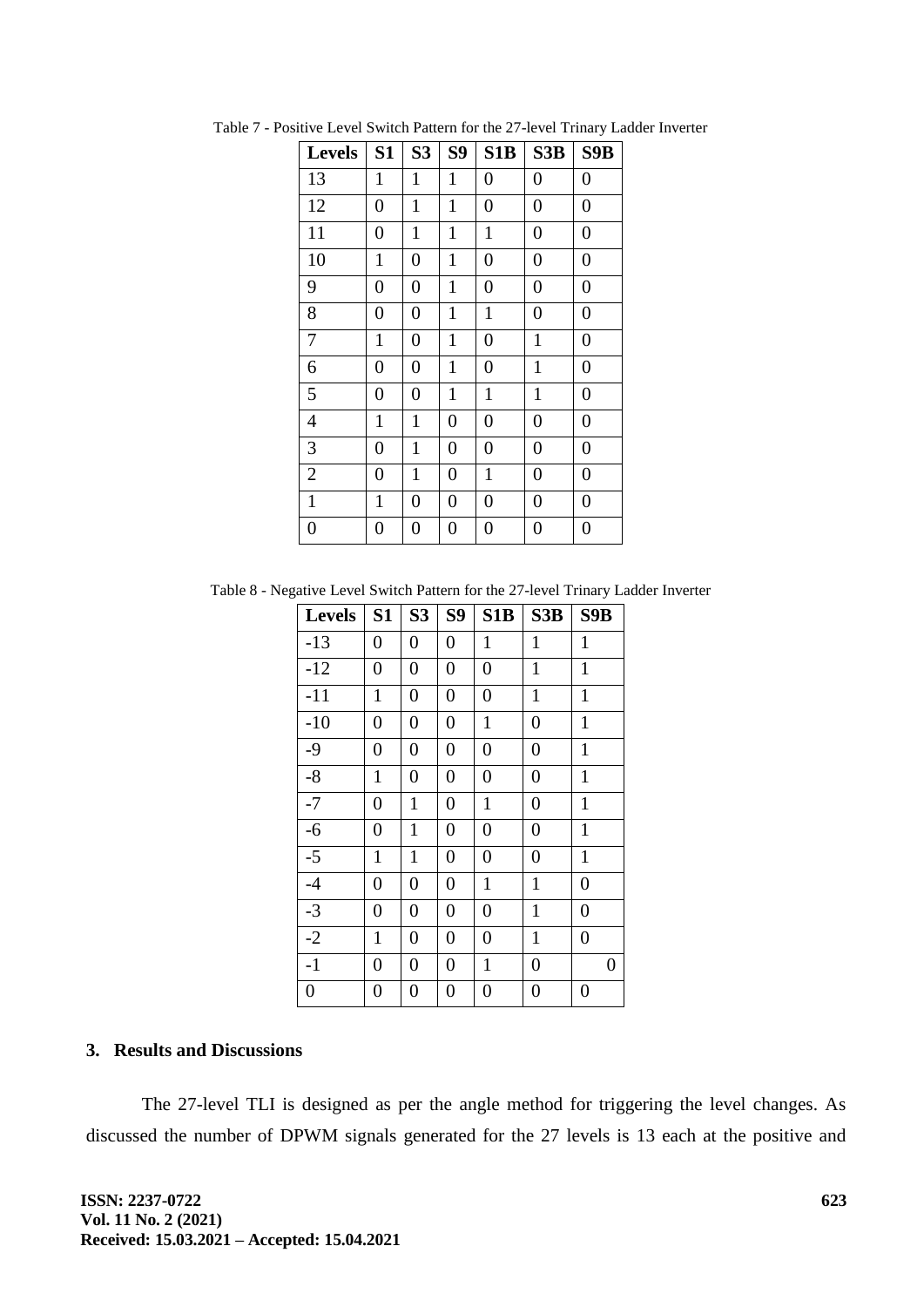negative levels with a zero level. The DPWM signal is logically combined to produce the required Switch patterns for the 6 switches of the Trinary ladder MLI. The 26 DPWM signals are generated by the angle method manipulation as shown in Fig.3. Fig.4 depicts the switch patterns for the 6 switches of the Trinary Ladder MLI circuit.

Fig 5 shows the 6 switch patterns generated using the cross-compiling of the developed VHDL code into MATLAB SIMULINK block. The system generator tool is utilized for the conversion of the HDL code to the SIMULINK block. The generated 6 switch patterns are fed to the analog TLI circuit to produce the AC output as depicted in Fig. 6. In Fig.7, the 27 level TLI consists of 13-levels in the positive cycle and 13-levels in the negative cycle. The %THD for the proposed 27-level TLI is simulated using the MATLAB SIMULINK Tool with 3.52% and VPEAK as 128.2 V. The parametric evaluation for the proposed method is shown in Fig.8 with the VRMS as 90.64. The developed HDL code for the 27-level TLI is synthesized using the Xilinx VIVADO tool as represented in Fig. 9. Also, the power analysis is derived using the Xilinx VIVADO tool for the evaluation of Dynamic power as 1.565W and Static power as 0.097W as shown in Fig 10. The device utilization chart for the proposed method is given in Table 9 and proves to be advantage for low usage of components.



Fig. 3 - Simulation for the 26 Digital PWM based on angle Method for the 27-level TLI Using ModelSim Software Tool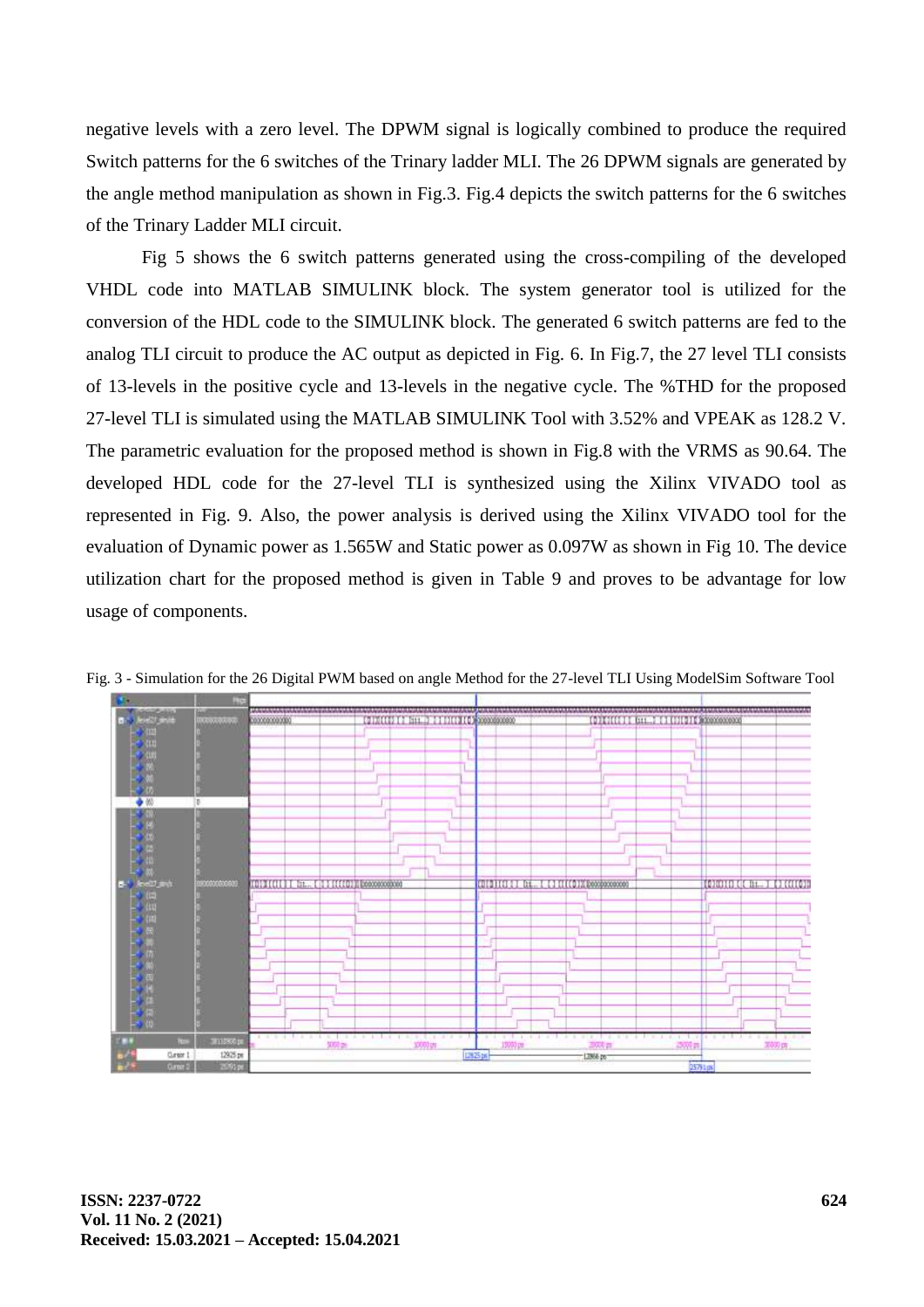

Fig. 4 - Simulation for the 6 Switching Patterns for the 27-level TLI Using ModelSim Software Tool

Fig. 5 - Simulation of the 6 Switching Pattern for the 27-level TLI Using Cross-compiling 0 - | 40 | 8 | | 3 - | 4 - | 11 - | 5 | 2 -



Fig. 6 - AC Inverter Output for the Proposed 27-level TLI Using the Cross-compiling



**ISSN: 2237-0722 Vol. 11 No. 2 (2021) Received: 15.03.2021 – Accepted: 15.04.2021**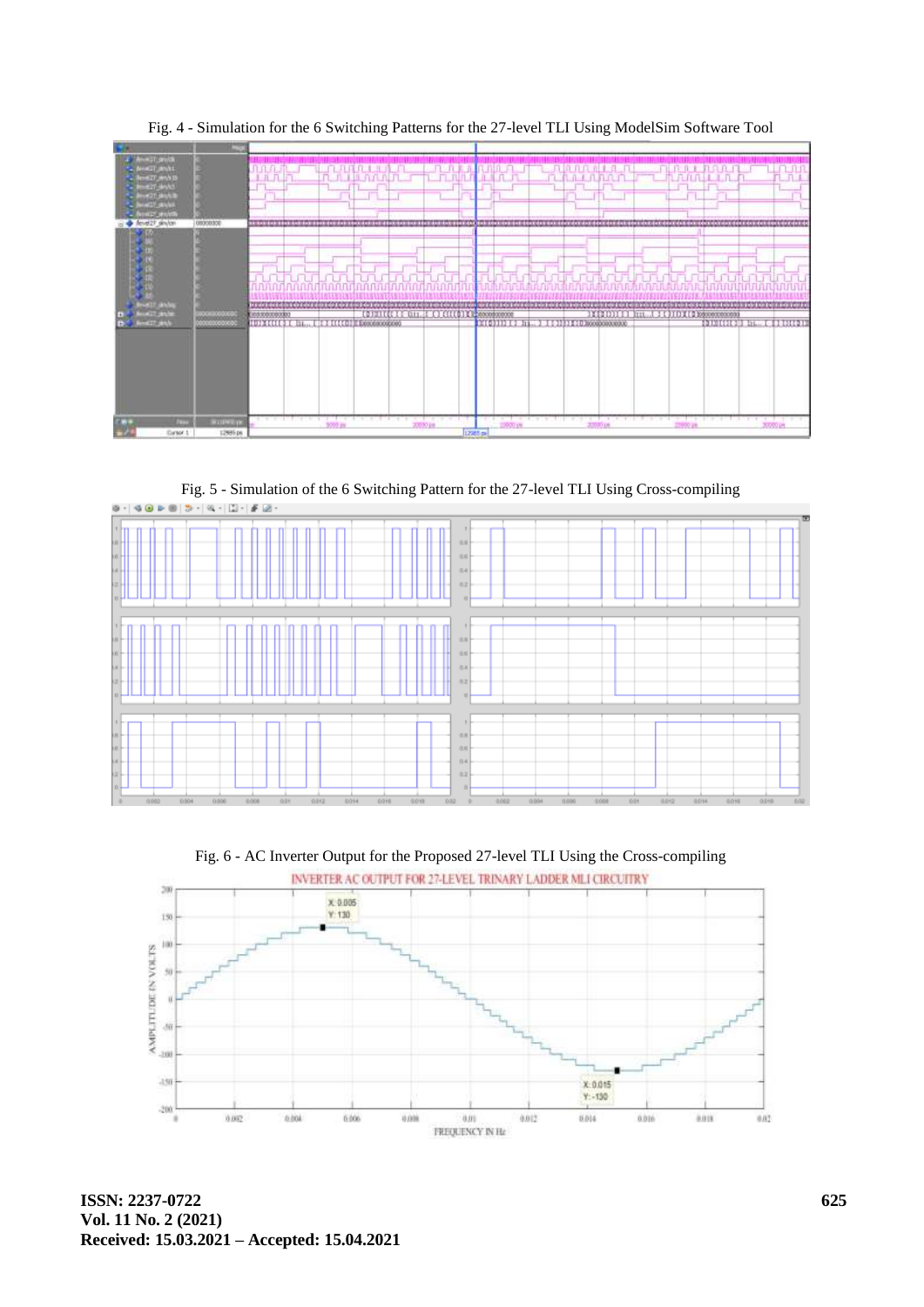

Fig. 7 - Simulation Evaluation of the %THD Parameter for the Proposed 27-level TLI

Fig. 8 - Simulation Evaluation of the V<sub>RMS</sub>, V<sub>PEAK</sub> Parameters for the Proposed 27-level TLI

| Samples per cycle = 157 |               |          | $Sampling time = 0.000127389 s$         |                 |
|-------------------------|---------------|----------|-----------------------------------------|-----------------|
| DC component            |               |          | $= 0.1107$                              |                 |
| Fundamental             |               |          |                                         |                 |
| THD                     |               |          | $= 128.2$ peak (90.64 rms)<br>$= 3.52%$ |                 |
|                         |               |          |                                         |                 |
|                         | $0$ Hz        | $(DC)$ : | 0.09%                                   | $270.0^{\circ}$ |
| $50$ Hz                 |               | (Fnd):   | 100.00%                                 | $-0.7^{\circ}$  |
| $100$ Hz                |               | $(h2)$ : | 0.05%                                   | $73.9^\circ$    |
| 150 Hz                  |               | $(h3)$ : | 1.86%                                   | $180.4^{\circ}$ |
| $200$ Hz                |               | $(h4)$ : | 0.31%                                   | $78.7^{\circ}$  |
| 250 Hz                  |               | $(h5)$ : | 0.23%                                   | $190.9^{\circ}$ |
| 300 Hz                  |               | $(h6)$ : | 0.15%                                   | $67.2^{\circ}$  |
| 350 Hz                  |               | $(h7)$ : | 0.62%                                   | $173.1^\circ$   |
| $400$ Hz                |               | $(h8)$ : | 0.13%                                   | $50.1^{\circ}$  |
| 450 Hz                  |               | $(h9)$ : | 0.53%                                   | $234.4^{\circ}$ |
|                         | 500 Hz (h10): |          | 0.33%                                   | $135.2^{\circ}$ |
|                         | 550 Hz (h11): |          | 0.73%                                   | $174.7^{\circ}$ |
|                         | 600 Hz (h12): |          | 0.33%                                   | $178.8^{\circ}$ |
|                         | 650 Hz (h13): |          | 0.59%                                   | $167.4^{\circ}$ |
|                         | 700 Hz (h14): |          | 0.30%                                   | $214.6^{\circ}$ |
|                         | 750 Hz (h15): |          | 0.17%                                   | $-15.3^{\circ}$ |
|                         | 800 Hz (h16): |          | 0.30%                                   | $206.8^{\circ}$ |
|                         | 850 Hz (h17): |          | 0.48%                                   | $120.2^\circ$   |

Fig. 9 - Schematic design flow for the developed VHDL code of the proposed 27-level TLI

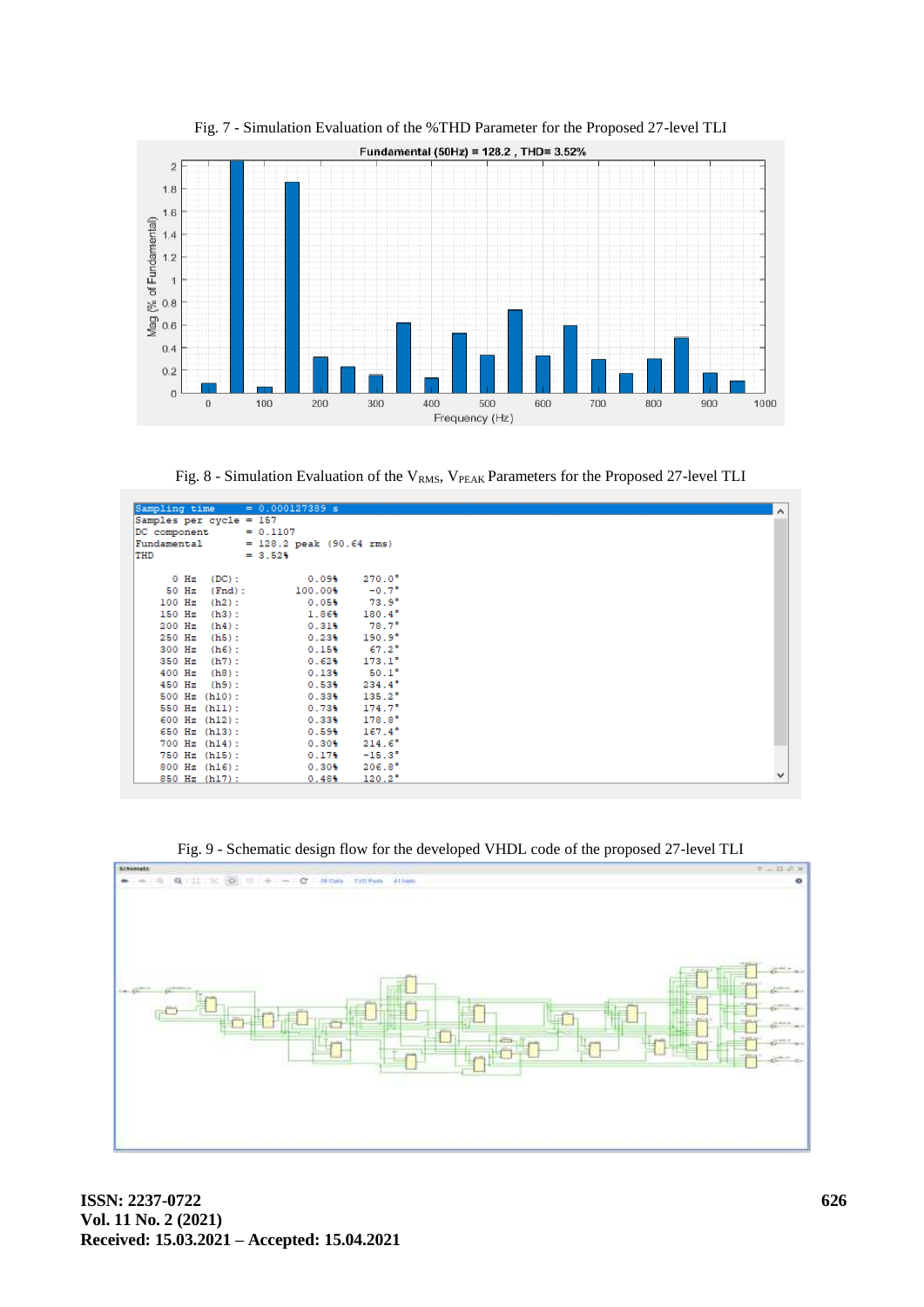Fig. 10 - Power Analysis Report for the Proposed 27-level TLI Using the XILINX VIVADO Tool



**On-Chip Power** 

Table 9 - Device Utilization Chart for the Proposed 27-level TLI Using the XILINX VIVADO Tool

| Resource    | Utilization | Available | Utilization |
|-------------|-------------|-----------|-------------|
| LUT         | 17          | 63400     | 0.03        |
| FF          | 8           | 126800    | 0.01        |
| Ю           | 7           | 210       | 3.33        |
| <b>BUFG</b> |             | 32        | 3.13        |

## **4. Conclusion**

The proposed 27 levels Trinary Ladder Inverter was successfully developed using the HDL code. The validation of the 27-level TLI circuit is attained by the cross-compiling of HDL code with the MATLAB SIMULINK tool. The performance analysis for the inverter was evaluated for %THD, Vpeak, Vrms, and Power. The % THD for the proposed inverter was 3.52% with the Vrms = 90.64V and Vpeak = 128.2 V. The developed VHDL code was synthesized using the Xilinx VIVADO tool to achieve low dynamic power dissipation of 1.565W and with low utilization of device for the FPGA device. The improvement in the levels of the proposed ladder-type inverter could be considered for the future extension of the work.

### **References**

Hassan, A., Yang, X., Chen, W., & Houran, M.A. (2020). A State of the Art of the Multilevel Inverters with Reduced Count Components. *Electronics*, *9*(11), 1924.

Vemuganti, H.P., Dharmavarapu, S., Ganjikunta, S.K., Suryawanshi, H.M., & Rub, H.A. (2021). A survey on reduced switch count multilevel inverters. *IEEE Open Journal of the Industrial Electronics Society*.